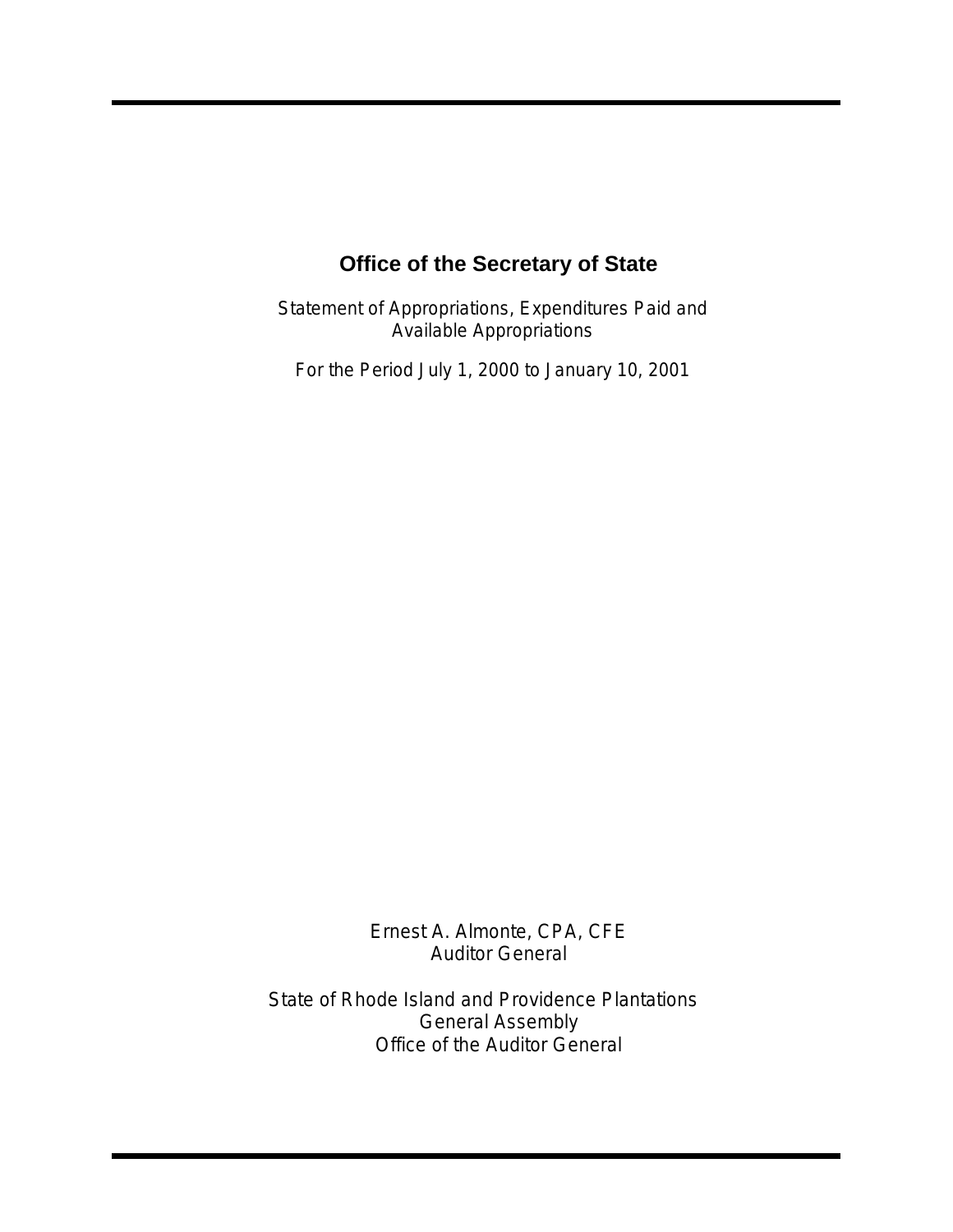

July 12, 2001

#### JOINT COMMITTEE ON LEGISLATIVE SERVICES:

SPEAKER John B. Harwood

Senator William V. Irons Senator Dennis L. Algiere Representative Gerard M. Martineau Representative Robert A. Watson

We have completed an audit of the Statement of Appropriations, Expenditures Paid and Available Appropriations of the Office of the Secretary of State for the period July 1, 2000 to January 10, 2001. This financial statement reflects the fiscal 2001 activity of the Office of the Secretary of State through January 10, 2001 when Edward S. Inman, III assumed the duties of Secretary of State.

Our report, as outlined in the Table of Contents, includes the financial statement of the Office of the Secretary of State for the period July 1, 2000 to January 10, 2001and our report thereon.

Sincerely,

formet A. Almarte

Ernest A. Almonte, CPA, CFE Auditor General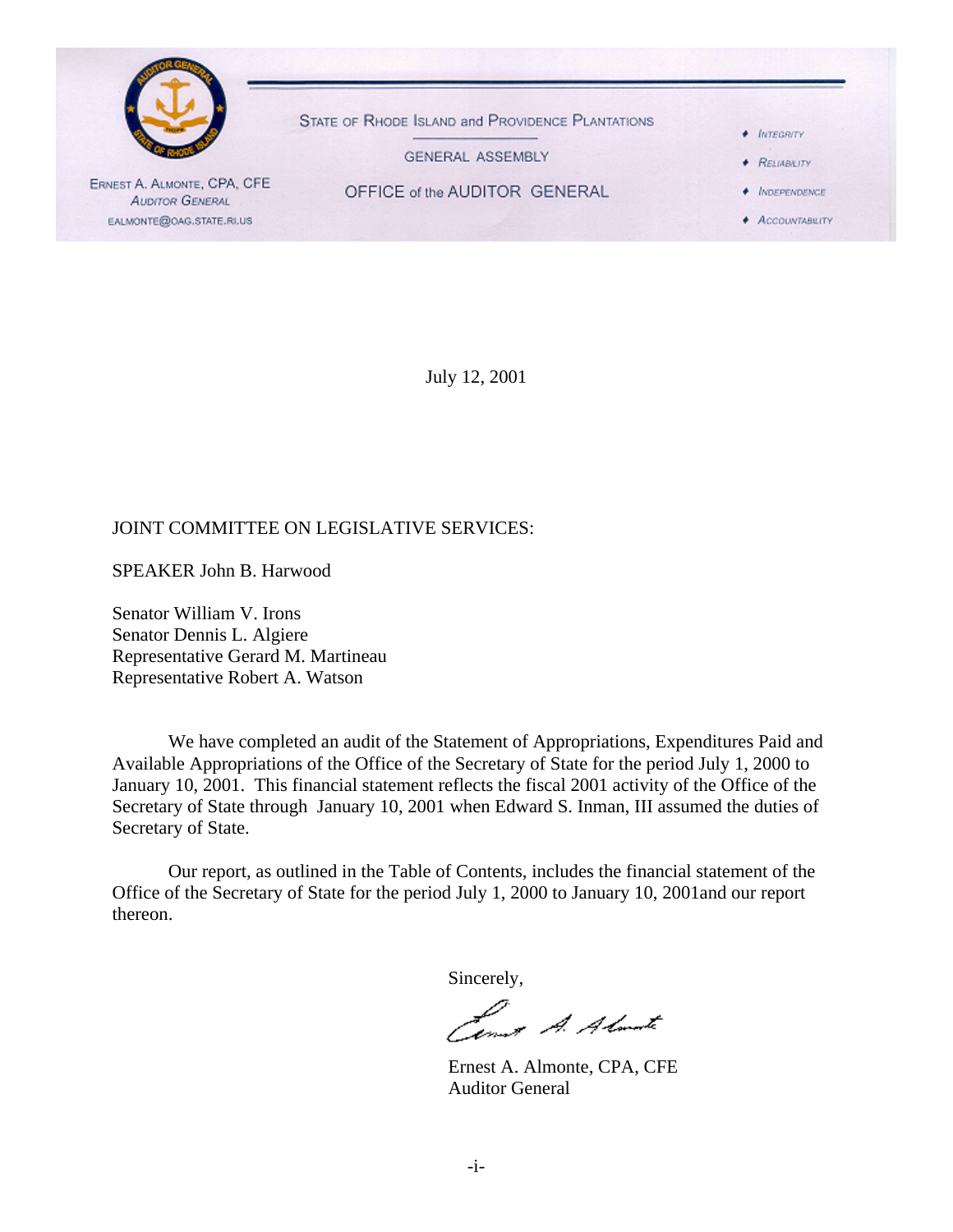# **OFFICE OF THE SECRETARY OF STATE FOR THE PERIOD JULY 1, 2000 TO JANUARY 10, 2001**

# **TABLE OF CONTENTS**

# **PAGE**

# **FINANCIAL STATEMENTS**

| Independent Auditor's Report                                                                                           |   |
|------------------------------------------------------------------------------------------------------------------------|---|
| Statement of Appropriations, Expenditures Paid<br>and Available Appropriations                                         | 3 |
| Notes to Financial Statement                                                                                           |   |
| Supplementary Information – Statement of Appropriations,<br>Expenditures Paid and Available Appropriations by Division |   |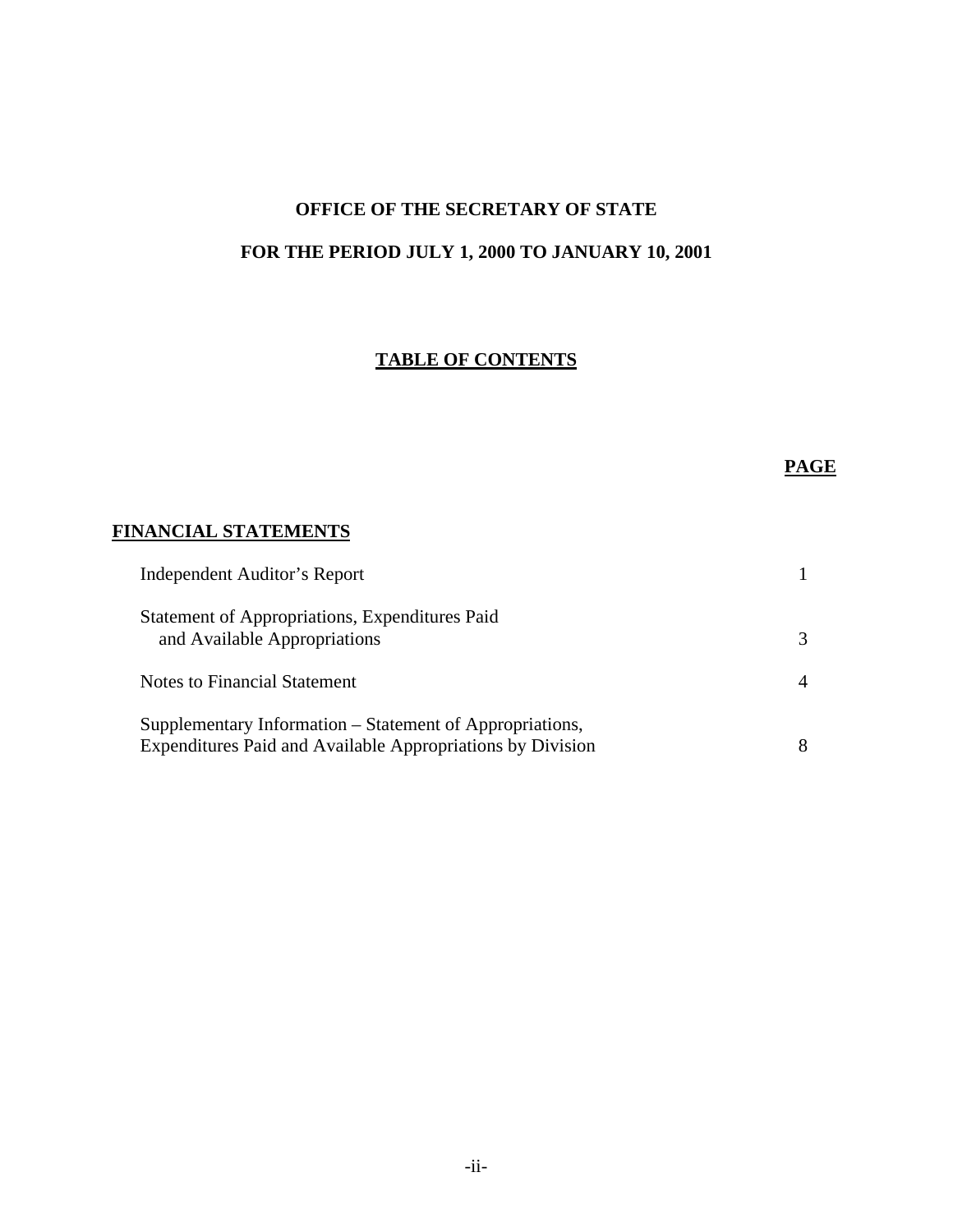

#### INDEPENDENT AUDITOR'S REPORT

# JOINT COMMITTEE ON LEGISLATIVE SERVICES, GENERAL ASSEMBLY STATE OF RHODE ISLAND AND PROVIDENCE PLANTATIONS:

We have audited the accompanying Statement of Appropriations, Expenditures Paid and Available Appropriations of the Office of the Secretary of State for the period July 1, 2000 to January 10, 2001. This financial statement is the responsibility of the Office of the Secretary of State's management. Our responsibility is to express an opinion on this financial statement based on our audit.

We conducted our audit in accordance with auditing standards generally accepted in the United States of America. Those standards require that we plan and perform the audit to obtain reasonable assurance about whether the financial statements are free of material misstatement. An audit includes examining, on a test basis, evidence supporting the amounts and disclosures in the financial statements. An audit also includes assessing the accounting principles used and significant estimates made by management, as well as evaluating the overall financial statement presentation. We believe that our audit provides a reasonable basis for our opinion.

As discussed in Note 2, this financial statement was prepared on the cash basis, which is a comprehensive basis of accounting other than generally accepted accounting principles.

 As discussed in Note 2, the Statement of Appropriations, Expenditures Paid and Available Appropriations of the Office of the Secretary of State is intended to present only the results of operations, on a cash basis, of that portion of the State of Rhode Island's General Fund that is attributable to the transactions of the Office of the Secretary of State.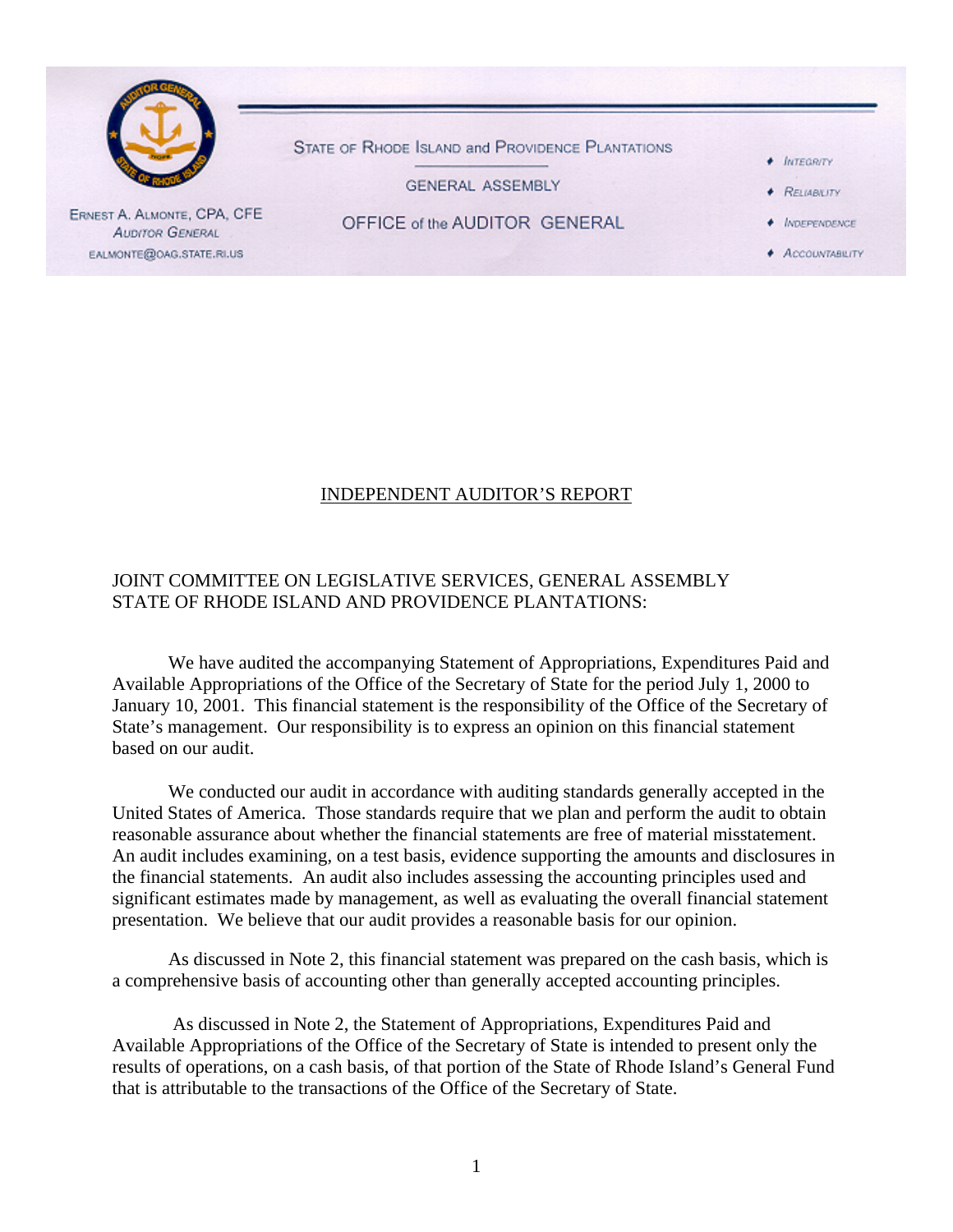Joint Committee on Legislative Services Page 2

In our opinion, the financial statement referred to above presents fairly, in all material respects, the appropriations, expenditures paid and available appropriations of the Office of the Secretary of State for the period July 1, 2000 to January 10, 2001 on the basis of accounting described in Note 2.

The supplementary Statement of Appropriations, Expenditures Paid and Available Appropriations by Division is presented for purposes of additional analysis is not a required part of the basic financial statement of the Office of the Secretary of State. Such information has been subjected to the auditing procedures applied in the audit of the basic financial statement and, in our opinion, is fairly stated in all material respects in relation to the basic financial statement taken as a whole.

Cent A. Almate

Ernest A. Almonte, CPA, CFE May 4, 2001 **Auditor General**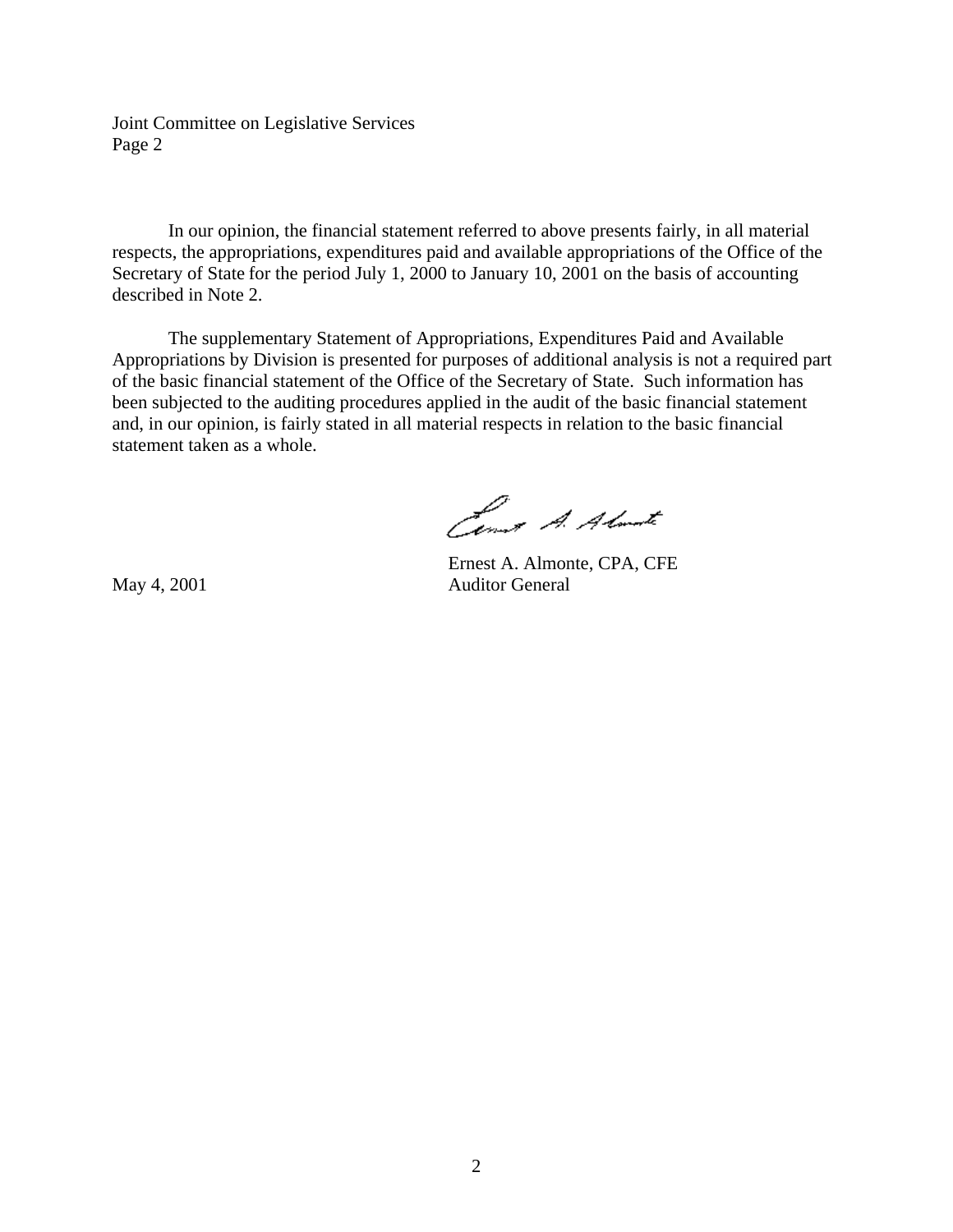# **OFFICE OF THE SECRETARY OF STATE STATEMENT OF APPROPRIATIONS, EXPENDITURES PAID, AND APPROPRIATIONS AVAILABLE FOR THE PERIOD JULY 1, 2000 TO JANUARY 10, 2001**

| APPROPRIATIONS FOR THE FISCAL YEAR ENDING JUNE 30, 2001 | $\mathbb{S}$<br>5,683,490 |
|---------------------------------------------------------|---------------------------|
|                                                         |                           |
|                                                         |                           |
| <b>EXPENDITURES PAID:</b>                               |                           |
| Personal services                                       |                           |
| <b>Salaries</b>                                         | 1,050,173                 |
| Employee benefits                                       | 375,031                   |
| Purchased services                                      | 85,903                    |
| Rental of equipment (note 3)                            | 782,937                   |
| Grants (note 5)                                         | 330,444                   |
| Printing                                                | 271,499                   |
| Telephone                                               | 25,002                    |
| Rental of outside property (note 3)                     | 194,588                   |
| Postage                                                 | 125,400                   |
| Office expense                                          | 15,231                    |
| Dues and subscriptions                                  | 18,621                    |
| Mileage and other travel                                | 3,883                     |
| Automotive                                              | 7,324                     |
| Repairs                                                 | 13,897                    |
| Computer supplies and software                          | 9,031                     |
| Record center - document storage                        | 10,846                    |
| Electricity                                             | 11,731                    |
| Other                                                   | 22,395                    |
| <b>Total expenditures paid</b>                          | 3,353,936                 |
|                                                         |                           |
|                                                         |                           |
| Excess of appropriations over expenditures paid         | 2,329,554                 |
|                                                         |                           |
|                                                         |                           |
| <b>AVAILABLE APPROPRIATIONS AT JANUARY 10, 2001</b>     | 2,329,554                 |
|                                                         |                           |

The accompanying notes are an integral part of this statement.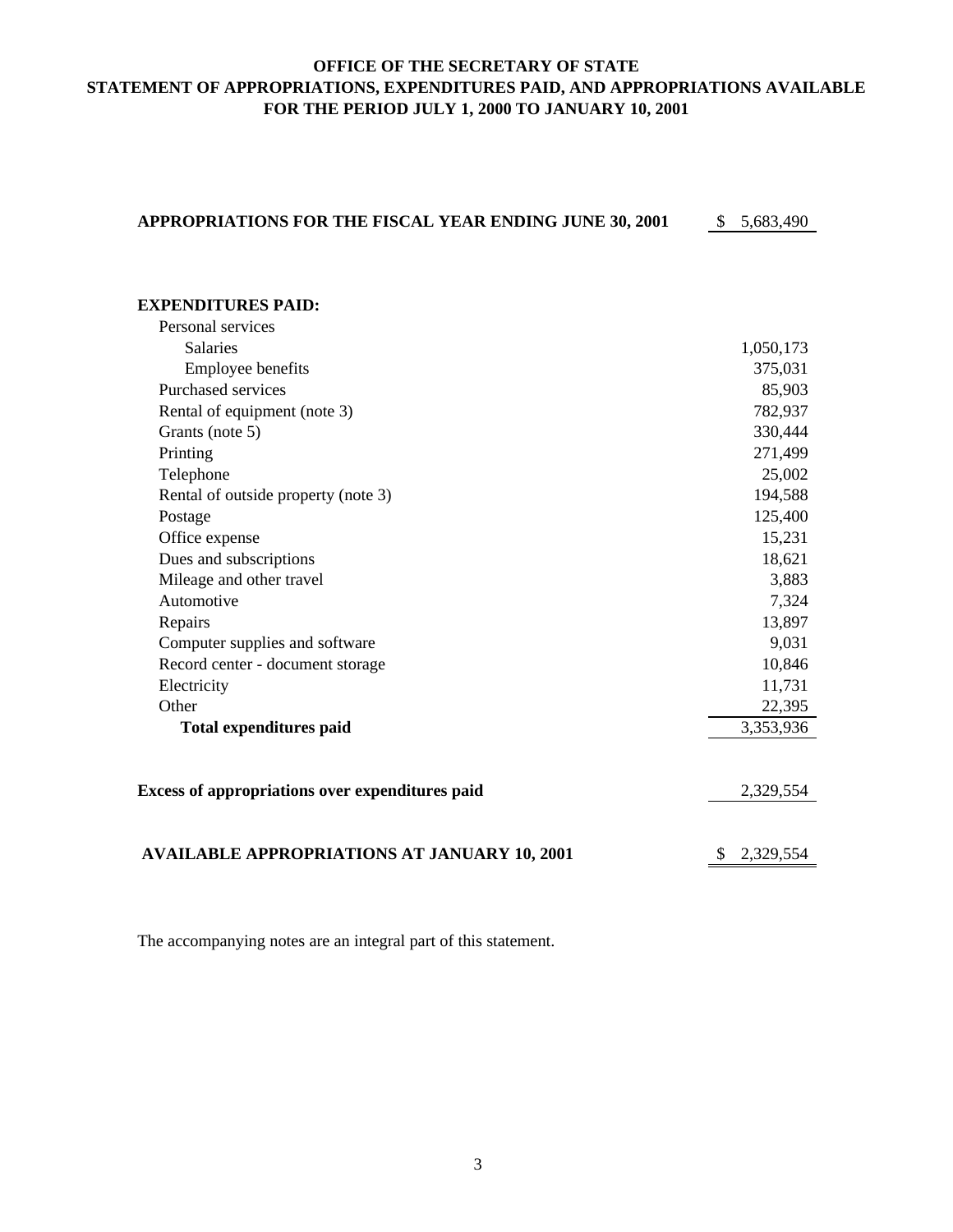# **Notes to the Financial Statement For the Period July 1, 2000 to January 10, 2001**

# **Note 1: Organization**

The Office of the Secretary of State was established by the Rhode Island Constitution as one of the five general offices subject to voter election. The Office of Secretary of State is responsible for carrying out the functions and duties relating to elections, legislative records, archives, and distribution and exchange of documents as outlined in the Rhode Island State Constitution and the Rhode Island General Laws.

The Office of the Secretary of State is organized in six divisions as outlined below:

- General Administration
- Corporations
- State Archives
- Elections
- State Library
- Office of Public Information

The Secretary of State has a staff of 57 employees.

The financial activity of the Secretary of State is recorded in the State of Rhode Island General Fund. The Office of the Secretary of State is also responsible for the Records Center Fund which operates as an internal service fund of the State. The financial activity of the Records Center Fund is not included in this financial statement.

On January 10, 2001, the General Assembly elected Edward S. Inman, III to serve the remaining term of the Office of Secretary of State.

# **Note 2**: **Significant Accounting Policies**

# Basis of Presentation

The accompanying Statement of Appropriations, Expenditures Paid and Available Appropriations of the Office of the Secretary of State for the period July 1, 2000 to January 10, 2001 is intended to present only the results of operations, on a cash basis, of that portion of the State's General Fund that is applicable to transactions of the Office of the Secretary of State.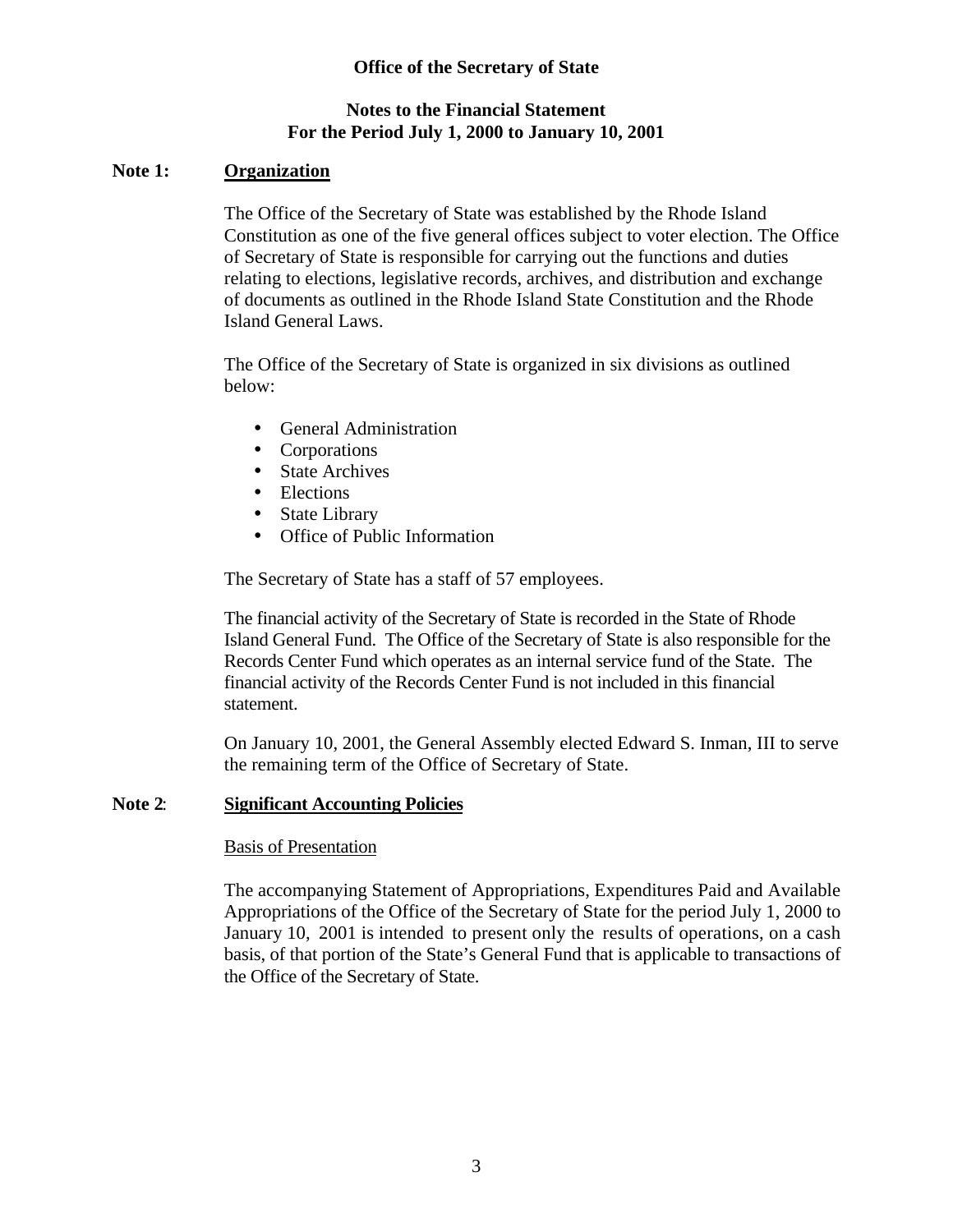#### **Notes to the Financial Statement For the Period July 1, 2000 to January 10, 2001**

#### **Note 2**: **Significant Accounting Policies (continued)**

#### Basis of Accounting

This statement is presented on the cash basis of accounting, which is a comprehensive basis of accounting other than generally accepted accounting principles. Under the cash basis of accounting, expenditures are recorded when paid rather than when incurred.

The Office of the Secretary of State is financed with State appropriations. Appropriations represent the amount appropriated by the General Assembly for the fiscal year ending June 30, 2001. Available appropriations represent the balance of unspent appropriations at January 10, 2001. Appropriations, expenditures paid and available appropriations of the Office of the Secretary of State are derived from the State accounting system that is maintained by the State Controller.

Certain fees collected by the Office of the Secretary of State are state general revenues. Accordingly, such revenues are not included in the accompanying financial statement of the Office of the Secretary of State. Receipts from fees and miscellaneous revenues, which are considered general revenues of the State totaled \$1,721,902 for the period July 1, 2000 to January 10, 2001.

#### **Note 3: Lease Commitments**

#### Rental of Property

The Office of the Secretary of State occupies leased space in two buildings in Providence, RI. Expenditures for leased property for the period July 1, 2000 to January 10, 2001 totaled \$194,588. Rental of property expenditures for the remainder of the fiscal year are estimated at \$134,879.

The following is a summary of minimum rental payments required under operatiung leases that have initial or remaining lease terms in excess of one year as of January 10, 2001.

| Fiscal Year    |               |
|----------------|---------------|
| Ending June 30 |               |
| 2002           | \$<br>323,709 |
| 2003           | 323,709       |
| 2004           | 323,709       |
| 2005           | 215,903       |
|                | \$1,187,030   |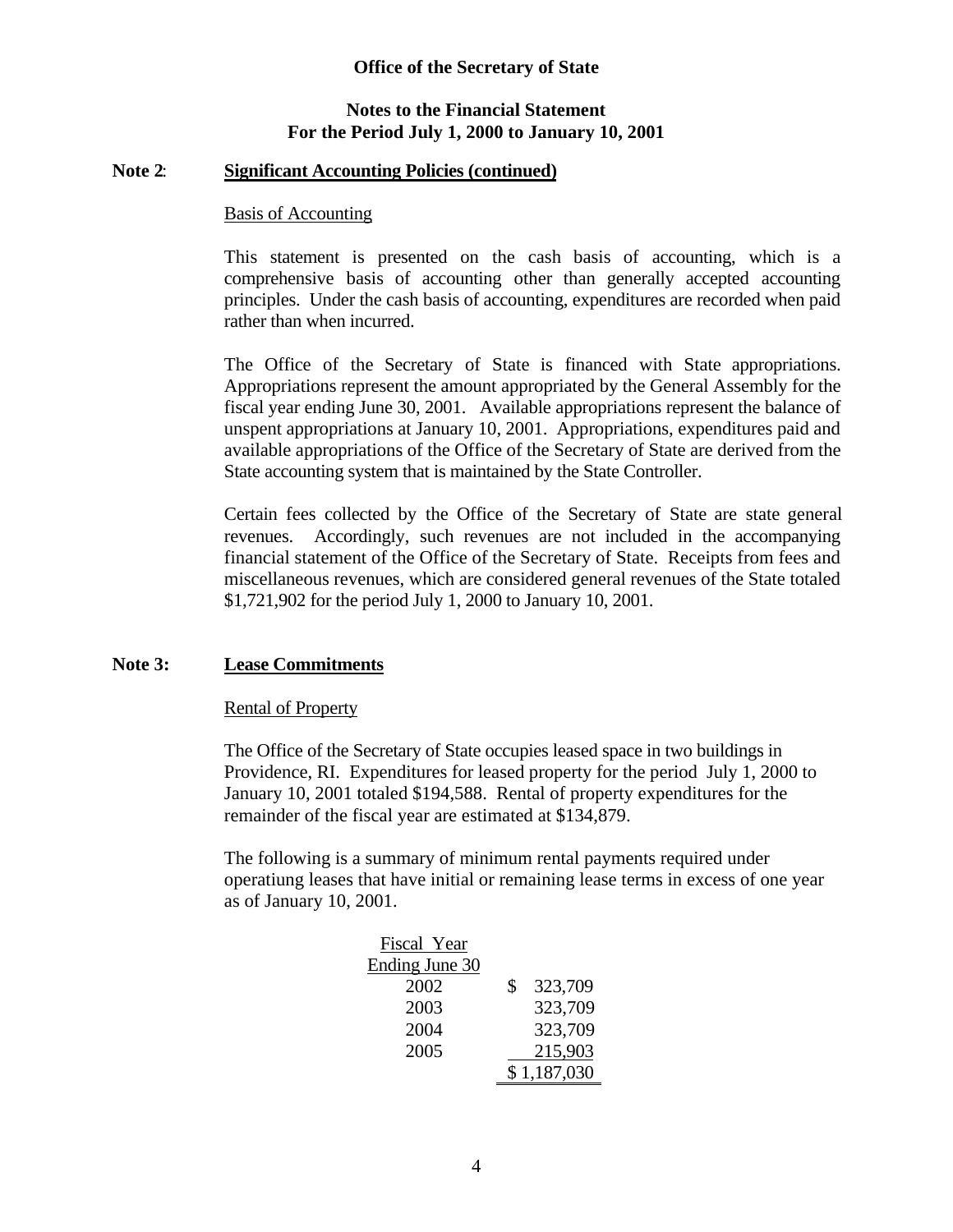#### **Notes to the Financial Statement For the Period July 1, 2000 to January 10, 2001**

#### **Note 3: Lease Commitments (continued)**

#### Rental of Equipment

During fiscal 1998, the Office of the Secretary of State entered into an eight year lease/purchase agreement to acquire a paper ballot optical scanning election system. This lease includes the cost to service the system over the term of the lease. The total cost of the equipment (\$10,468,144) is allocated between the Office of the Secretary of State and the Board of Elections. The Office of the Secretary of State was allocated \$4,050,750 of the total cost of the lease with the remainder of \$6,417,394 allocated to the Board of Elections.

The following is a summary of the Office of the Secretary of State's future minimum lease payments required under this capital lease in excess of one year as of January 10, 2001.

| <b>Fiscal Year</b> |              |
|--------------------|--------------|
| Ending June 30     |              |
| 2002               | \$<br>99,610 |
| 2003               | 774,000      |
| 2004               | 126,870      |
| 2005               | 774,000      |
| 2006               | 355,000      |
|                    | \$2,129,480  |

#### **Note 4: Restricted and Federal Funds**

Certain functions and programs of the Office of the Secretary of State are supported by either restricted or federal grant funds. Such amounts are appropriated as part of the annual budget process. Amounts included in the Statement of Appropriations, Expenditures Paid and Available Appropriations include only the amounts appropriated for fiscal 2001. The following details the status, as of January 10, 2001, of restricted and federal funds within the Office of the Secretary of State.

**Federal Grant:** NHPRC Grant-Electronic Records Program Balance forward  $\qquad \qquad$   $\qquad \qquad$  5 -0-Collections July 1, 2000 to January  $10, 2001$  14,110 Expenditures July 1, 2000 to January 10, 2001 (22,819) Balance at January 10, 2001 \$ (8,709)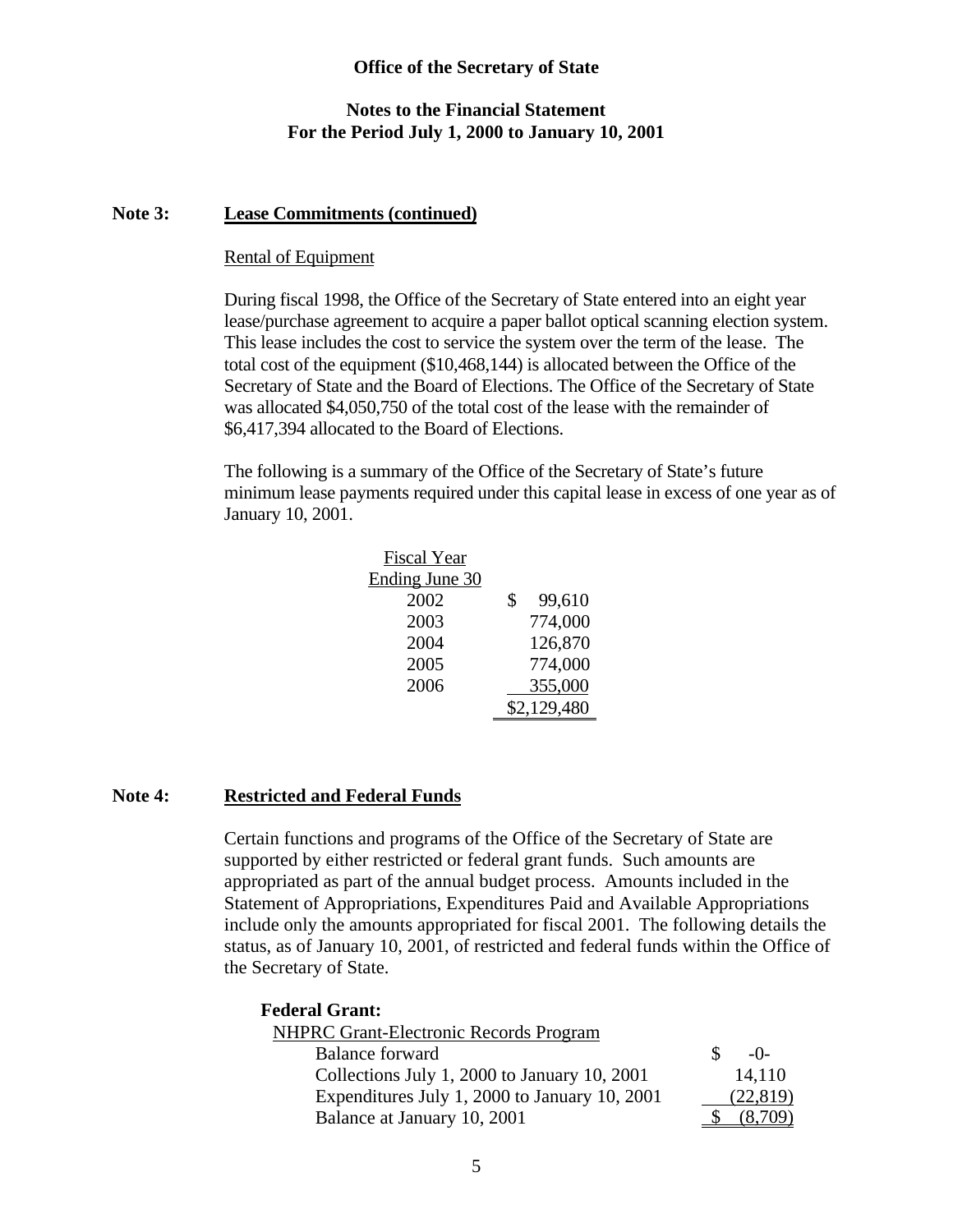#### **Notes to the Financial Statement For the Period July 1, 2000 to January 10, 2001**

#### **Note 4: Restricted and Federal Funds (continued)**

#### **Restricted Receipts:**

| <b>Historical Records Trust Fund</b>          |           |
|-----------------------------------------------|-----------|
| <b>Balance forward</b>                        | \$474,984 |
| Collections July 1, 2000 to January 10, 2001  | 95,280    |
| Expenditures July 1, 2000 to January 10, 2001 | (57, 551) |
| Balance at January 10, 2001                   | \$512,713 |
|                                               |           |

# **Note 5: Grants**

In accordance with Section 29-2 of the General Laws, the General Assembly annually appropriates funds to the State Librarian for use in caring for, preserving, and cataloguing historical state property maintained in the safekeeping of the Rhode Island and Newport Historical Societies. A separate appropriation is also made to specifically care for the Nathaniel Green papers housed at the Rhode Island Historical Society.

These grants are intended to reimburse the historical societies for the assistance they provide to the State Librarian in fulfilling his/her statutory responsibilities. The specific grant amounts expended as of January 10, 2001 are as follows:

| <b>Rhode Island Historical Society</b> | \$299,250 |
|----------------------------------------|-----------|
| <b>Newport Historical Society</b>      | 9,805     |
| State Library – Nathaniel Green Papers | 21,389    |
|                                        | \$330,444 |

#### **Note 6: Contingencies**

The Office of the Secretary of State is involved in various litigation matters which could result in monetary loss to the Office of the Secretary of State and/or the State. These matters are in various stages, some to the point that a favorable decision with no or minimal loss is anticipated, others where the outcome and amount of loss, if any, cannot be determined. Subsequent to January 10, 2001, the Office of Secretary of State settled two legal claims which management believes will result in payments totaling approximately \$92,000.